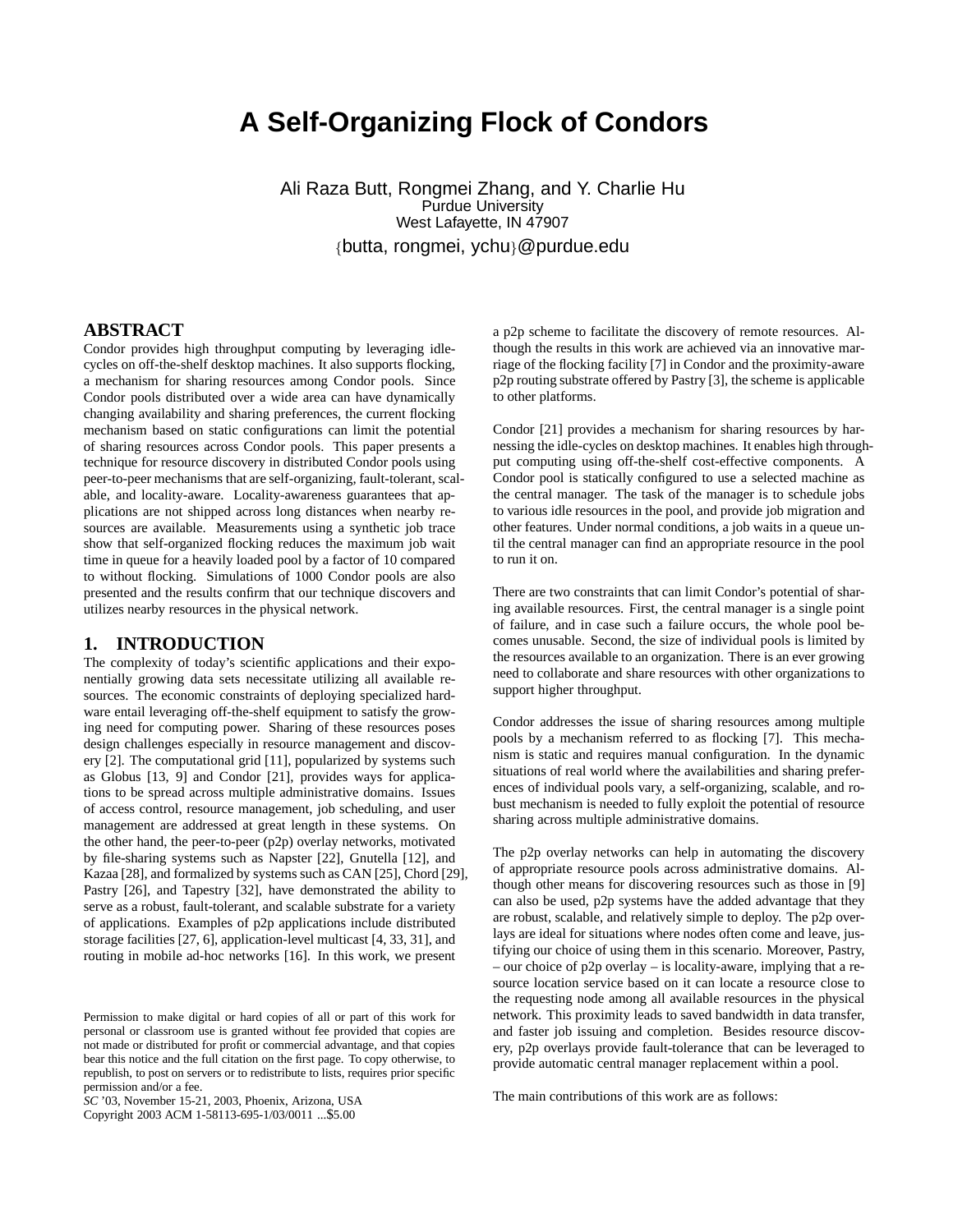- We describe a p2p-based flocking scheme that allows distributed Condor pools to self-organize into a p2p overlay and locate nearby resource pools in the physical network for flocking.
- We present a prototype implementation of the proposed scheme which shows that the scheme can be easily incorporated into an existing platform.
- We evaluate the proposed scheme via measurements on our prototype implementation running on several small Condor pools, as well as through large-scale simulations involving 1000 Condor pools.

The rest of the paper is organized as follows. Section 2 gives an overview of Condor and structured p2p overlay networks. Section 3 presents our proposed p2p scheme for creating a self-organized flock of Condor pools. Section 4 presents the architecture of the developed software. Section 5 presents an evaluation and analysis of the proposed scheme. Section 6 presents some related work. Finally, Section 7 provides concluding remarks.

# **2. BACKGROUND**

The proposed work leverages the idle-cycle sharing facilities of Condor [21].

### **2.1 Condor**

Condor provides a way for users to solve scientific problems using the resources available to them rather than expensive specialpurpose hardware. A Condor pool is created by running the Condor software on all the resources where compute cycles are available, for instance instructional laboratory machines in an academic setting. The software monitors the state of each resource and determines whether it is idle or not. If the resource is idle, Condor can harness its computing power by running computations on it. In this way, resources that would otherwise be unused form a computing cluster. Each pool has a central manager – a machine in the pool chosen for collecting job requests and scheduling jobs to run on the idle machines in the pool. When a user submits a job to the manager, it is placed on a queue. The central manager then searches for an appropriate resource in the pool to run the job on. The job waits in the queue until some matching resource becomes available. Condor uses an extensive resource description language/matching technique ClassAds [23, 24] to make this match. It allows users to specify the nature of resources their jobs would require, and then finds a match accordingly. In addition, Condor provides checkpointing facilities [20, 19], which, when coupled with the migration facility, allows a job to be transferred to a different resource in case the one on which the job was already executing is no longer free.

### **2.2 Manually configured flock of Condors**

To allow multiple Condor pools to share resources by sending jobs to each other, Condor employs a flocking mechanism[7]. A Condor pool can be statically configured to allow job requests from a known remote pool to be forwarded to it. Flocking works in the following manner. If a pool *A* wants to allow jobs from machines in another pool  $B$  to be run on its resources, the central manager of *A* is configured to allow this sharing, and the central manager of *B* is also explicitly configured to use resources available in *A*. The manager of *B* will only send jobs to *A* if the local resources are unavailable or in use. The job scheduling negotiations occur between

the two managers, and the negotiated job is executed on the remote resource. It should be observed that this mechanism is static, and requires both pool *A* and pool *B* to be pre-configured for resource sharing.

# **2.3 Structured p2p overlay networks**

Structured p2p overlay networks such as CAN[25], Chord[29], Pastry[26], and Tapestry[32] effectively implement scalable and faulttolerant *distributed hash tables* (DHTs), where each node in the network has a unique node identifier (nodeId) and each data item stored in the network has a unique key. The nodeIds and keys live in the same namespace, and each key is mapped to a unique node in the network. Thus DHTs allow data to be inserted without knowing where it will be stored, and requests for data to be routed without requiring any knowledge of where the corresponding data items are stored.

The key aspects of these structured P2P overlays are self-organization, decentralization, redundancy, and routing efficiency. Self-organization promises to eliminate much of the cost, difficulty, and time required to deploy, configure and maintain large-scale distributed systems. The process of securely integrating a node into an existing system, maintaining its integrity invariants as nodes fail and recover, and scaling the number of nodes over many orders of magnitude is fully automated. The heavy reliance on randomization (from hashing) in the nodeId and key generation provides good load balancing, diversity, redundancy and robustness without requiring any global coordination or centralized components, which could compromise scalability. In an overlay with  $N$  nodes, messages can be routed with  $O(logN)$  overlay hops and each node only maintains  $O(logN)$  neighbors.

The functionalities provided by DHTs allow for selecting pools in the presence of dynamic joining and departure of Condor pools. While any of the structured DHTs can be used, we use Pastry as an example in this paper. In the following, we briefly explain the DHT mapping in Pastry.

**Pastry** Pastry [26, 3] is a scalable, fault resilient and self-organizing p2p substrate. Each Pastry node has a unique, uniform, randomly assigned nodeId in a circular 128-bit identifier space. Given a message and an associated 128-bit key, Pastry reliably routes the message to the live node whose nodeId is numerically closest to the key.

In Pastry, each node maintains a routing table that consists of rows of other nodes' nodeIds which share different prefixes with the current node's nodeId. In addition, each node also maintains a leaf set, which consists of  $l$  nodes with nodeIds that are numerically closest to the present node's node<sup>Id</sup>, with  $l/2$  larger and  $l/2$  smaller nodeIds than the current node's nodeId. The leaf set ensures reliable message delivery and is used to store replicas of application objects. Pastry routing is prefix-based. At each routing step, a node seeks to forward the message to a node whose nodeId shares with the key a prefix that is at least one digit longer than the current node's shared prefix. The leaf set helps to determine the numerically-closest node once the message has reached the vicinity of that node. A more detailed description of Pastry can be found in [26, 3].

Pastry takes network proximity into account in building routing tables. It selects routing table entries to refer to nearby nodes, based on a proximity metric, subject to the prefix-matching constraints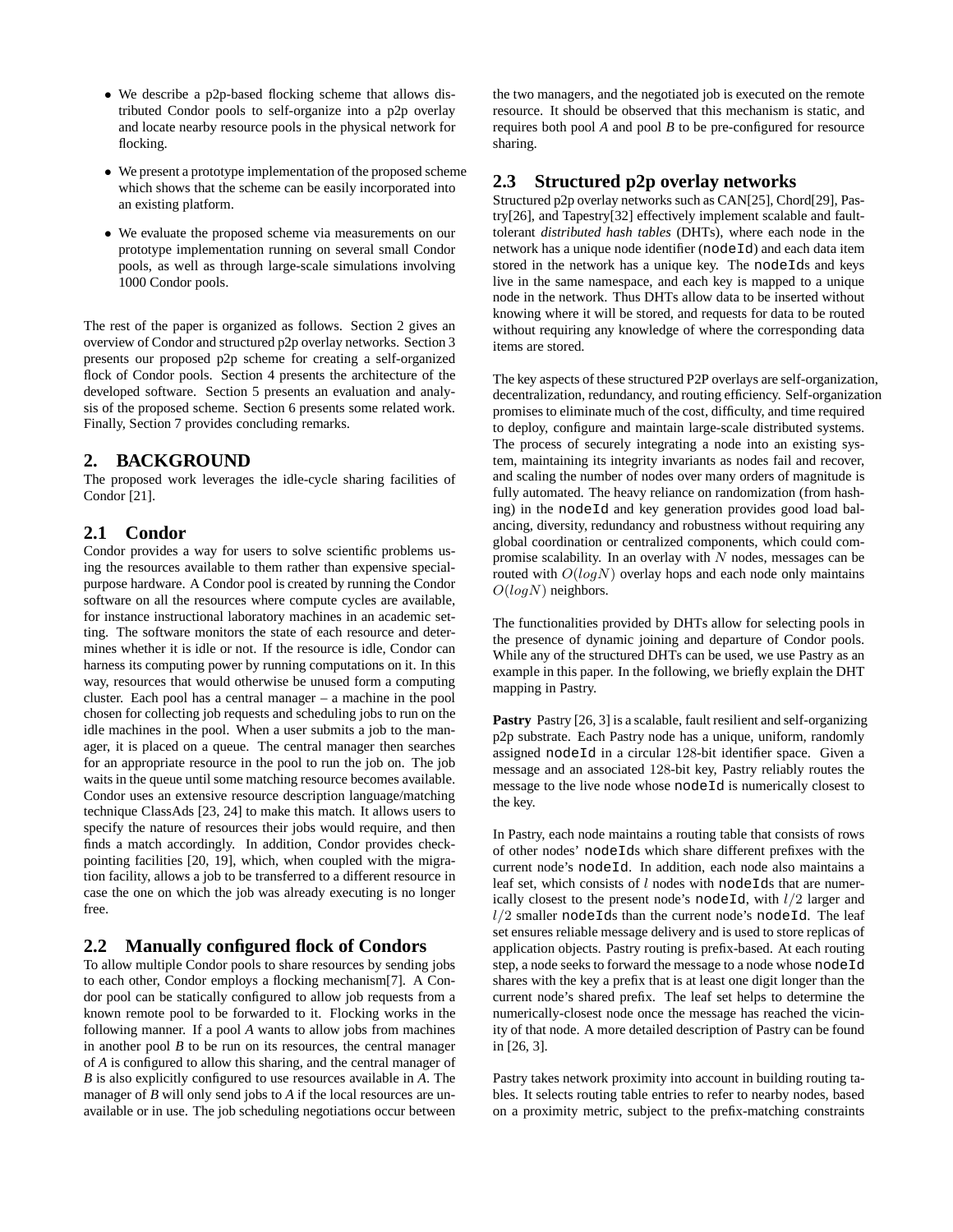imposed on the corresponding entries. As a result of the proximityawareness, a message is normally forwarded in each routing step to a nearby node that is chosen, according to the proximity metric, from all the candidate nodes for that hop. Moreover, the expected distance traveled in each consecutive routing step increases exponentially, because the density of nodes decreases exponentially with the length of the prefix match. and the expected distance of the last routing step tends to dominate the total distance traveled by a message. As a result, the average total distance traveled by a message exceeds the distance between source and destination node only by a small constant value [3].

# **3. DESIGN**

We describe a p2p-based flocking technique that allows a Condor pool to locate one or more dynamically changing remote pools to utilize their resources, and to provide fault-tolerance within a pool against central-manager failures.

### **3.1 Self-organizing Condor pools**

The original flocking scheme has the drawback that knowledge about all the remote pools with which resources can be shared is required prior to starting Condor, and this information remains static. To overcome this limitation, and to provide self-organization of Condor pools with minimal initial knowledge, we organize the Condor pools using the Pastry p2p overlay network as described in Section 2.3. Pastry arranges the pools on a logical ring – the p2p overlay's node identifier name space – and allows a Condor pool to join the ring using only the knowledge about a single bootstrap pool that is already in the ring. Once a pool joins the ring, it can reach any other pool on the ring via Pastry overlay routing. The ability to automatically reach all other pools without any initial knowledge about them is enabled by the p2p self-organization of Condor pools.

Another advantage of using Pastry is the automatic creation of the proximity-aware routing table that can be used to sort available remote pools in order of the network proximity. This allows a Condor pool to announce its available resources to various pools in a proximity-aware fashion.

Figure 1 shows the overall layout of the proposed approach. The enlarged node on the left shows the typical configuration of a Condor pool. The central manager manages the various resources in the pool. These resources can be compute-machines that provide computing power, or they can be submit-only machines that act as access points to the combined computing power. The Condor pools that are interested in sharing resources with other pools form a p2p overlay network, and each pool is issued a random node identifier (nodeId) in the ring. The nodeId is randomly assigned, and the nodes that are adjacent in the node identifier space may be far apart in the physical network and vice versa. For instance, the grayed nodes in Figure 1 are physically close, but are not adjacent in the identifier space. It should be noted that only the central manager needs to be part of this logical ring. Other resources in a pool are not aware of the p2p organization of the pool managers, and continue to interact with the central manager.

### **3.2 Proximity-aware remote pool discovery**

Once the pools are self-organized into a p2p overlay, various methods can be adopted to determine which remote pools are most suitable to send jobs to. Without loss of generality, we will refer the pool that is making this determination as the local pool in the following discussion.



**Figure 1: Interactions among Condor central managers of different pools. The big circle on the right represents the managers arranged in a p2p ring (i.e. the circular node identifier space). Each circle on the ring represents a Condor pool. An enlarged version of a pool is shown on the left. The resources in the pool are only aware of the central manager (CM), and send job requests to it. The CM uses the locality-aware p2p mechanism to determine nearby Condor pools and sends jobs to them if necessary. In the figure, the gray circles indicate the potential remote Condor pools where jobs of the pool on the left can be forwarded.**

One method is that the local pool broadcasts a query for available resources to all remote pools in the p2p overlay, and chooses to flock to a pool that replies with a willingness to share its resources and is nearby. However, broadcast generates unnecessary traffic if most of the time available resources can be found from a subset of the pools in the overlay.

A more efficient method is to leverage the p2p overlay for the selection of remote pools. The advantage of the p2p layer is that it can help to efficiently locate remote Condor pools. Moreover, utilizing the locality-aware p2p routing guarantees that jobs will not be shipped across long distances in the network proximity space if free and willing Condor pools are available nearby. To achieve these goals, the locality-aware routing table of Pastry as discussed in Section 2.3 is exploited. We discuss the p2p based method for the selection of remote pools in the following.

#### *3.2.1 Basic design*

Each pool that has resources available sends a message announcing the available resources to all the pools specified in its routing table, starting from the first row and going downwards. Thus a pool always contact nearby pools first. On receiving such a message, a pool becomes aware of the nearby free resources, which it can then select for flocking. Such selection of nearby pools translates to saved bandwidth in terms of data transfer that may happen between a job submission machine and the job execution machine, and thus a higher overall job throughput. For instance, Figure 1 shows the local pool utilizing resources from various grayed nodes, which are chosen as the Condor pools that are nearby the local pool.

The dynamic resource pool discovery is achieved via a software layer. The software runs on each central manager M and uses the resource announcements from other managers  $M_R$  to decide which resource pools to flock to. An announcement from  $M_R$  contains in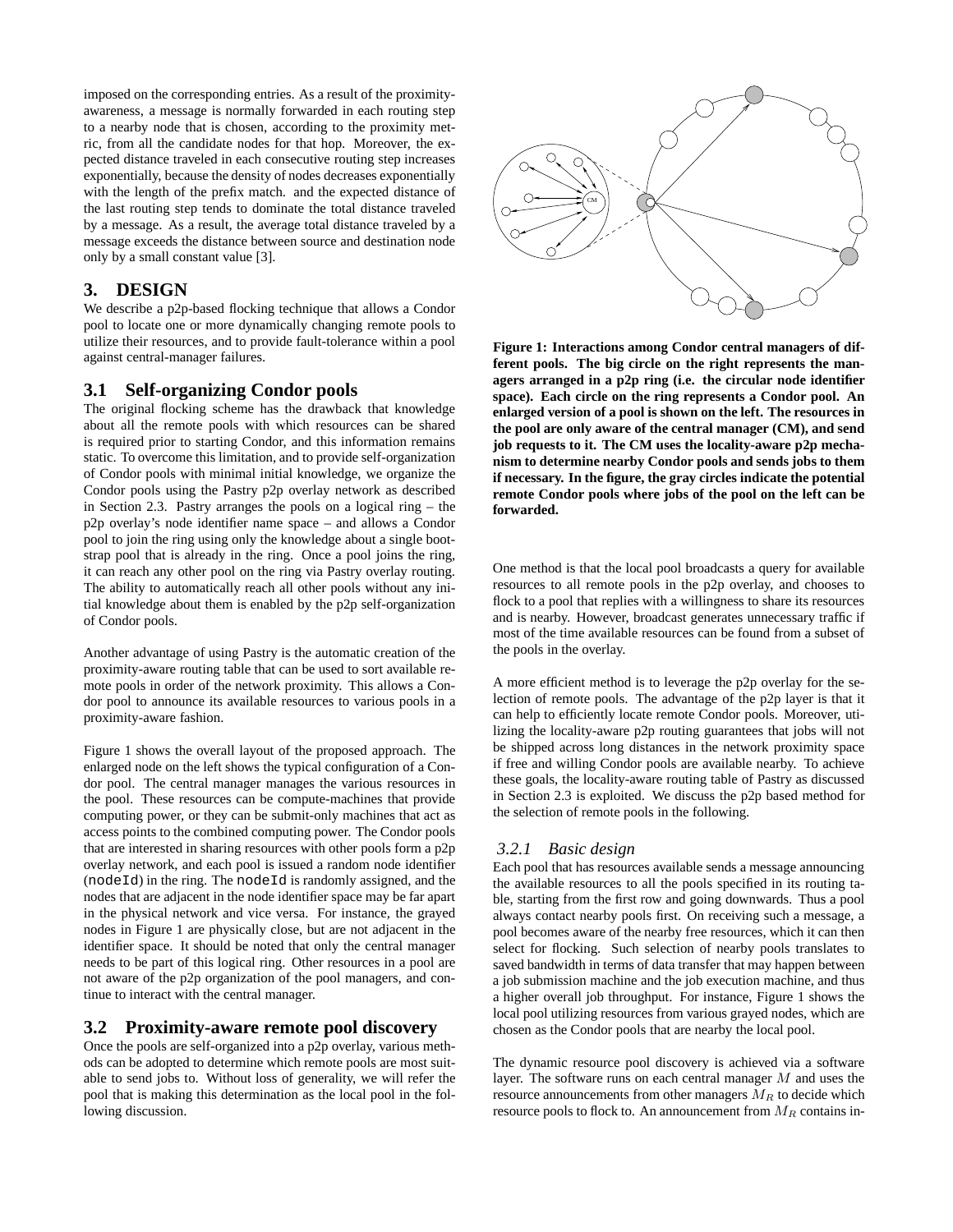formation about the available resources in its pool, and its desire to share the resources with  $M$ . An expiration time is also contained in the announcement to inform  $M$  of the duration the information contained in the announcement is valid for. From this information, M can create a list of resource pools that are available to it, ordered with respect to the network proximity. This list is referred to as willing list. It is an array of sublists, with the ith sublist containing  $M_{R}s$  from the *i*th row of the routing table. Hence, because of the proximity-awareness of Pastry's routing table, the resources in the first sublist of the willing list are exponentially nearer compared to the resources in the second sublist, and so on. Announcements from pools that are unwilling to share their resources are excluded from the willing list. If several resource pools in a sublist share the same proximity metric, the order of these pools israndomized before configuring Condor to use them for flocking. Doing so ensures that if many nearby pools discover the same set of free resources simultaneously, any particular free resource is not overloaded. Also, this increases the chance of the needy pools to fairly share the free resources among themselves, making it unlikely to have the first needy pool to reach an available pool taking up all the resources in that pool.

#### *3.2.2 Optimization*

One potential drawback of the above approach is that the Pastry routing table of a given central manager may only contain information about a subset of all available and nearby pools, i.e., those whose nodeIds match the nodeId of the central manager in the respective prefixes. This can limit the scope of p2p-based flocking: when all the pools known to the routing table are unavailable due to either lack of free resources or absence of access permissions, a Condor pool will not be able to flock to other resources that do not appear in the Pastry routing table.

To address this problem, the p2p-based flocking can be extended as follows. Instead of propagating the availability information to only the nodes in the routing table, a time-to-live (TTL) field is introduced in the announcement message, so that the message can be propagated to pools several hops away in the overlay network. The TTL is a system-wide parameter, and can be adjusted dynamically to support various load conditions of the whole system. On receiving a message, a pool decrements the TTL, and if the TTL is greater than zero, forwards it to the pools specified in its corresponding routing table row. In this way, the TTL controls how far the resource availability announcement will be propagated. The receiving node creates a list of all the remote pools that are willing to share resources with it. It then contacts them to determine how far they are, and use this information to generate the willing list that is sorted with respect to proximity. Each sublist in this willing list contains nodes which may be several hops away, but due to the nature of how the announcements are forwarded, successive sublists contains nodes that are increasingly farther apart.

#### *3.2.3 Discussion*

The selection of a remote pool for flocking requires discovering available remote pools with free resources, and knowing the pool's willingness and policy for sharing the free resources. While the p2p-based technique automates locating available remote pools, it retains each individual pool's control of access to its resources. This provides separation of the resource discovery mechanisms from the sharing policies of individual pools, hence, giving pool owners full control of how their resources are utilized. In order words, the p2p-based flocking scheme focuses on resource discovery, and the policy specification is left to the individual central managers.

Same as in the original flocking mechanism, our proposed p2pbased flocking mechanism also decouples the flocking of jobs across different Condor pools from the matchmaking process for scheduling jobs within each pool [23, 24]. Matchmaking provides a mechanism for a job to be sent to a suitable resource. Flocking, on the other hand, locates remote pools to which such requests can be forwarded. Matchmaking is locally employed in the remote pool to select a suitable resource. Our proposed scheme periodically compares metrics such as queue lengths, average pool utilization, and the number of resources available, and based on these comparisons sorts the available pools in order from most suitable to least suitable. This dynamically ordered list is then utilized by Condor to select a pool to flock to. This is in contrast to the original flocking scheme where the order and number of pools to flock to are static and configured manually. The direct matchmaking techniques can also be extended to support matching of local jobs from one pool to resources in remote pools. We plan to study these extensions in our future research.

# **3.3 A fault-tolerant Condor pool**

The existing design of Condor provides fault-tolerance against failure of resources in a Condor pool, but remains susceptible to the failure of the central manager. The dependence of the whole pool on one central manager can be mitigated by utilizing fault-tolerance of p2p overlay routing. All the resources in a condor pool can be arranged on a logical ring, with the nodeId of the central manger known to every resource. This ring is local to a pool and does not interact with the logical ring for on-demand flocking. The central manager is the only node that is on both the rings. The central manager periodically informs everyone in the pool of its aliveness. In addition, replicas of the pool configuration and other management information of the central manager are maintained on the *K* immediate neighbors of the central manager in the node identifier space. In case the central manager fails, the clients detect its absence and send messages with the central manager's nodeId as the message key in the p2p overlay. These messages are guaranteed by the p2p routing to arrive at one and only one of the *K* neighbors of the failed manager, which then takes on the role of the central manager. As a result, the client machines can continue to submit jobs and human intervention is not required, except for correcting the problems with the failed central manager.

### **3.4 Security**

Sharing resources pose security challenges which if not addressed can lead to the compromise of the shared resources. Condor employs authentication of users as well as resources and provides for security policy specification [5]. In a single pool, Condor can be set up to run jobs only from the users who have standard accounts on the resources. Anonymous users and users from remote pools can be executed as user nobody, hence curtailing the capabilities of malicious users. In case of self-organized flocking, the jobs from remote pools can also be sandboxed using either the Java Virtual Machine [15] or system-call tracing as proposed in [14, 2], giving a resource fine-grained control over the actions of the job. To protect against a malicious remote condor pool, the proposed approach uses a policy file, which controls a pool's interactions. For example, interactions can be limited to with only those remote pools that have been pre-approved by the pool manager. An authentication layer can also be added on top of this to ensure that a malicious remote pool does not pose as a pre-approved pool. The additional security features of systems such as Globus [9, 10, 8, 1] can also be leveraged in the proposed design to ensure more secure operations.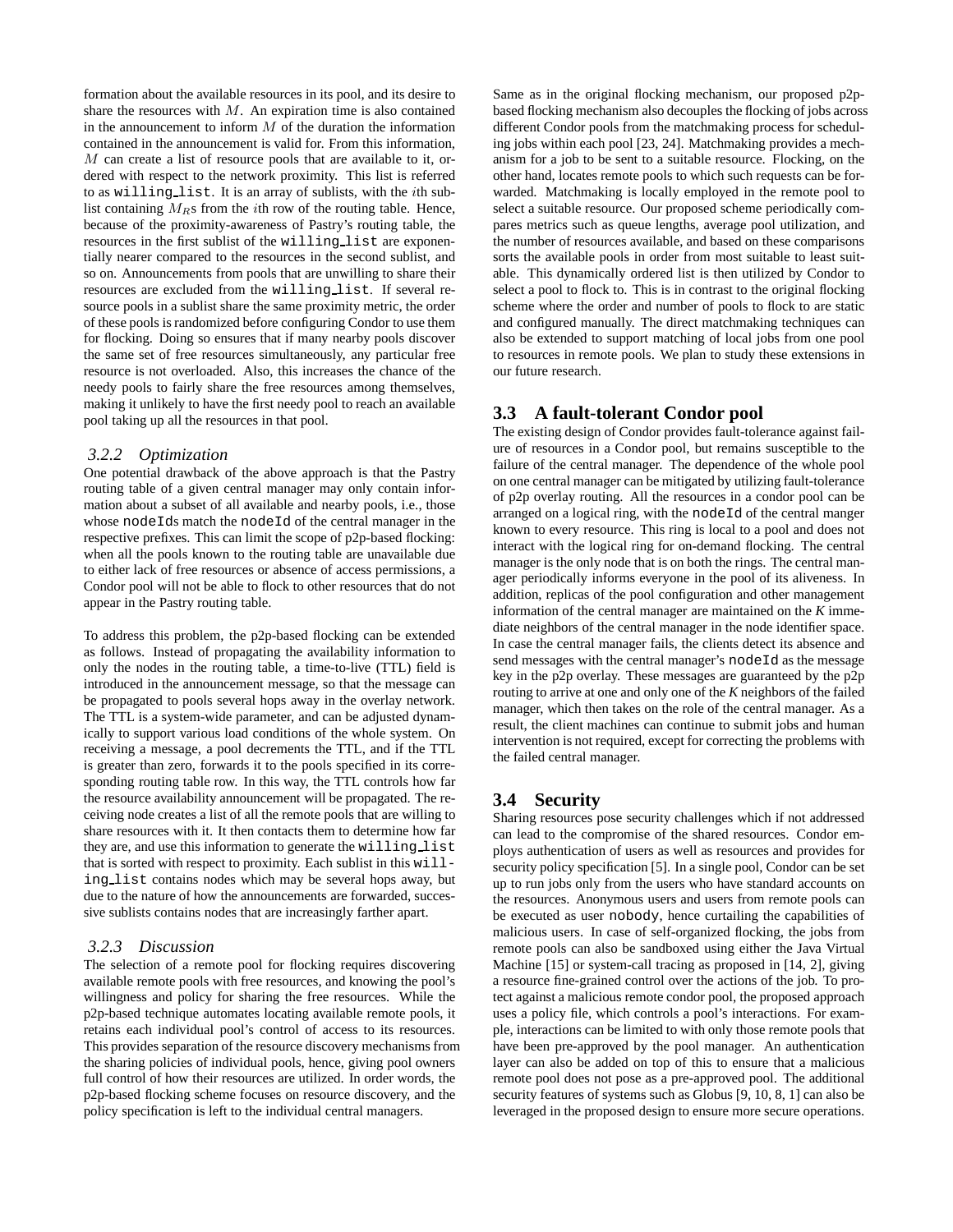

**Figure 2: Architecture of** *poolD* **and interactions of various modules.** *poolD* **runs on the central manager in each pool that intends to share remote resources, and provides for the selforganization of the flock. The local** *poolD* **(shown on the left) does not directly interacts with the** Flocking Manager **on the remote** *poolD* **(shown on the right).**

# **4. IMPLEMENTATION**

We implemented the proposed scheme by adding a software layer on top of Condor. The software is designed using the Pastry API [26] (available in Java), and utilizes the flexible configuration control of Condor to dynamically modify the flocking behavior of Condor.

The main software is divided into two components: *poolD* which runs only on the central managers to maintain the self-organized flock and to discover remote Condor pools, and *faultD* which runs on all the resources in a Condor pool to provide resilience to central manager failures.

### **4.1** *poolD*

Figure 2 shows the various modules of *poolD*, and how it interacts with Condor to control the flocking behavior. It runs on the central manager of each pool where utilizing of remote Condor resources is desired. The peer-to-peer Module takes care of the p2p routing, the proximity aware routing table, and other bookkeeping tasks related to maintaining up-to-date information about the overlay network. The Condor Module provides an interface to the Condor software running on the node. It uses the Condor querying and configuration facilities to obtain runtime information about the local pool, and to dynamically configure its behavior.

The periodic update of the willing list is performed as follows. For this discussion Condor central managers that have joined the p2p ring are referred to as nodes. The node on which the willing list is being constructed is called the local node *L*, and the nodes which provide information are called the remote nodes.

The Information Gatherer handles the resource availability announcements to inform nearby nodes, and also updates the local willing list on receiving such announcements. Consider a remote node *R*. Whenever resources become available on

*R*, an announcement is created as follows. The Information Gatherer on *R* contacts its Condor Module to obtain the status of the pool. Next, the Information Gatherer consults its Policy Manager – a module for implementing pool sharing preferences – to determine what resources can be shared with remote pools. The Policy Manager utilizes a policy file for this purpose. The policy file itself is a list of machines from which jobs are either permitted or denied. This can be captured by either using explicit machine/domain names, and/or use of wild cards. After policy verification, the next step is the selection of a TTL and a suitable expiration interval for the availability announcement. Finally, the Information Gatherer sends the pool status information along with other bookkeeping information to all the nodes in the Pastry routing table.

This information is received at *L*, and passed to its Information Gatherer which first consults the local Policy Manager. The use of the Policy Manager, on both *L* and *R*, ensures that individual pools have control over the resources on which their jobs are run and vice versa, without affecting all the pools on the ring. If the Policy Manager on *L* permits information exchange with *R*, the Information Gatherer on *L* updates *L*'s willing list. Otherwise, there is no update to *L*'s willing list. In either case, the announcement is forwarded in accordance with the TTL. The willing list is sorted with respect to proximity. This is done by pinging the nodes on the list and determining their distances from *L*.

Independent of the update process, the Flocking Manager on *L* periodically queries the local Condor Module to determine if the load on the pool is exceeding the available resources, hence requiring flocking in order to increase throughput. If flocking is required, the Flocking Manager examines the willing list and creates a sorted list of Condor pools with resources that can be leveraged. In creating this list, the number of free resources available on them as well as the proximity information are taken into consideration. The Flocking Manager then uses the Condor Module to inform the local Condor central manager of the machines with whom to flock. Similarly, if flocking is enabled, and the Flocking Manager determines that local pool is underutilized, it disables flocking. In this way, the various modules interact to maintain a self-organized flock of Condor pools.

### **4.2** *faultD*

Figure 3 depicts the architecture of *faultD*. It runs on each resource that is part of a Condor pool, and ensures that the central manager or one of its replicas is always reachable. *faultD* creates another p2p ring comprising of all the resources in the pool. It has dual roles: on the submit and/or compute machines it acts as a passive *Listener*, whereas on the central manager it acts as an active *Manager*. Figure 4 shows the protocol followed for switching between the two roles. Whether a *faultD* is running on the original central manager is determined from a command line configuration parameter. For the original central manager it is specified as true, and for every other resource it is either specified as false or not specified. The same software starts on all the resources and the central manager as a *Listener*. The respective roles on various resources are then adopted according to the protocol.

The Communication Module is responsible for all the communication between the nodes. It utilizes the Pastry API [26] to route messages between the nodes.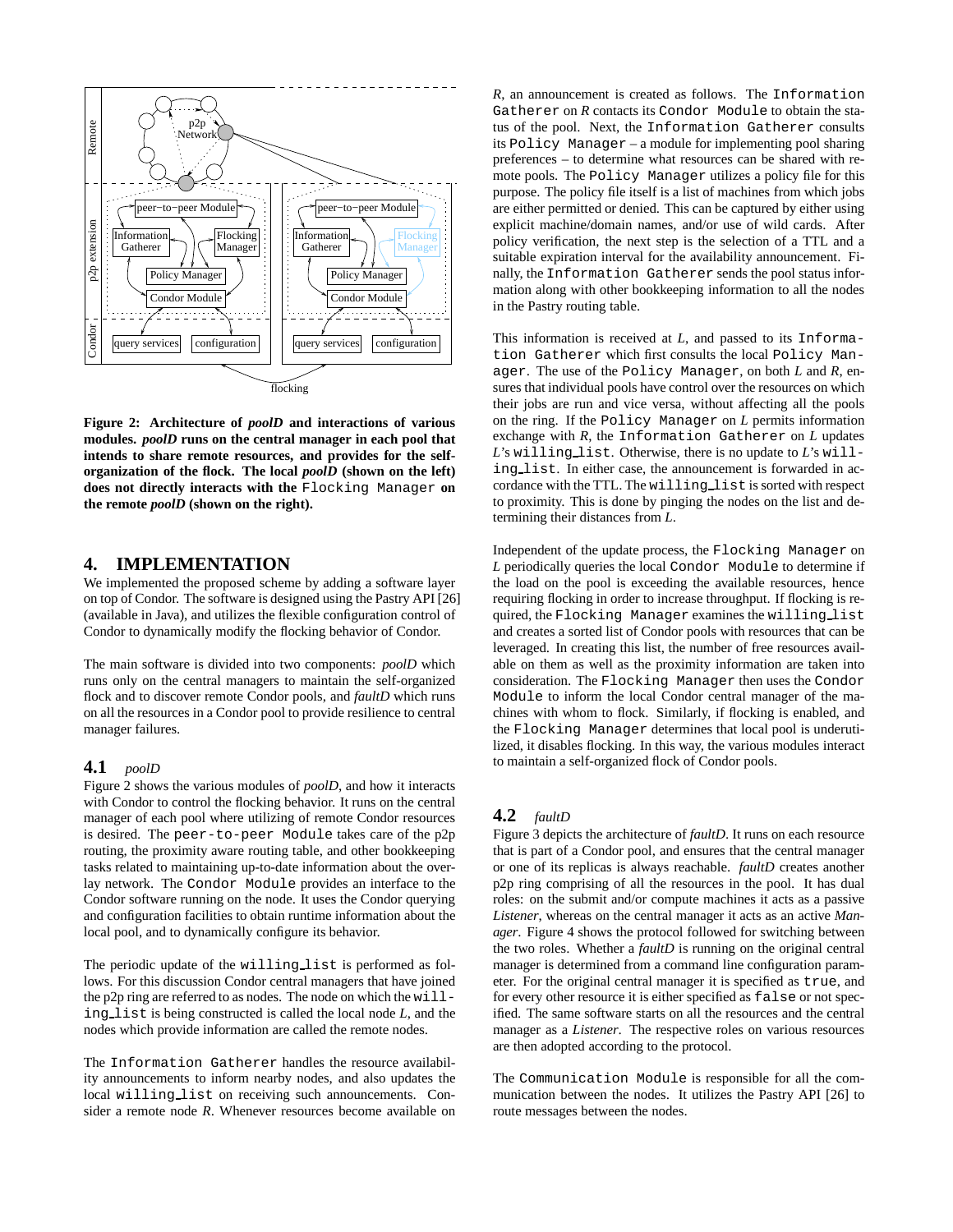

Figure 4: The protocol followed by faultD module to switch between the roles of Listener and Manager.



**Figure 3: Architecture of** *faultD***. It runs on all the resources in a Condor pool, and provides resilience to central manager failures.**

As a *Manager*, *faultD* uses the Replication Module to maintain replicas of necessary files on its immediate neighbors in the node identifier space. The Replication Module periodically pushes the up-to-date information to the neighboring nodes to ensure that a backup node with the necessary information is available in case of failure of the central manager. Another task of *faultD* is to periodically broadcast an alive message to all the resources in the pool. The message also contains some bookkeeping information that the resources can use to detect a failure at the central manager. When the original central manager is brought online in the presence of an active replacement central manager, the original manager sends a preempt\_replacement message to the replacement manager. On receiving this message, the replacement manager transfers the up-to-date pool configuration to the original manager, forfeits its role as the central manager, and becomes a *Listener*.

As a *Listener*, *faultD* passively listens to the alive messages from the central manager. Each message is processed to determine whether it is coming from the known central manager or not. In case it does, no further action is required. However, if the message is from a new node, the Condor Module is used to update the local Condor to use the new node as the central manager. If the messages stop, the node sends a manager missing message to the previously known nodeId of the central manager. The p2p routing guarantees that this message will be delivered to either the central manager (if it is alive) or one of its immediate neighbors whose nodeId is closest to the central manager's nodeId in the node identifier space (if the central manager is no longer available). The detecting node then goes back to the listening state.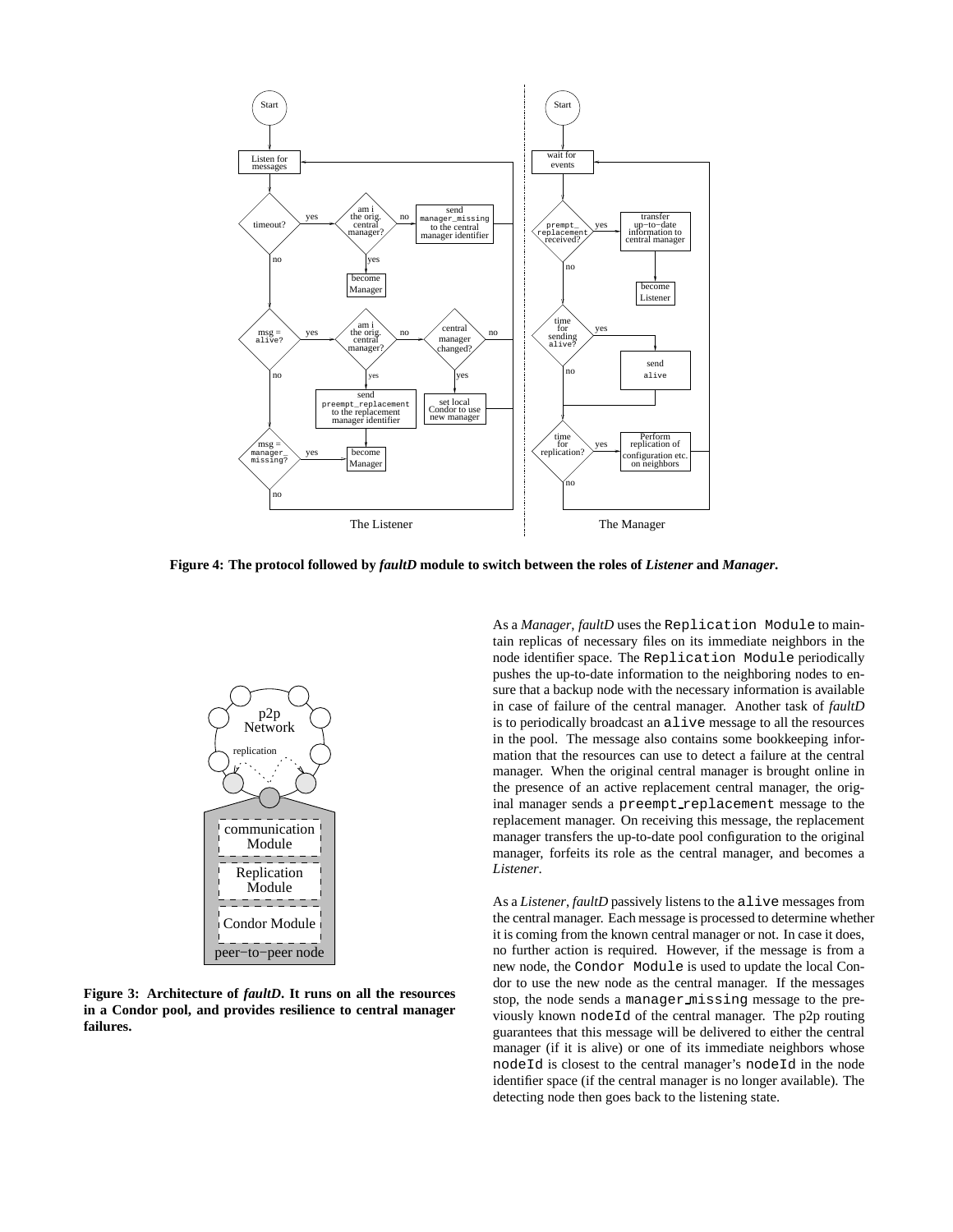If a *Manager* receives a manager missing message, suggesting its alive message to a specific node was lost, it simply ignores this message and continues to send the alive messages. The node that could not receive the message previously will receive this message and will continue to operate normally as described above.

If a *Listener* receives a manager missing message, it implies that the central manager has failed, and that the receiving node is the nearest node to the failed manager. Consequently, the receiving node is the replacement manager. In this event, *faultD* takes on the role of the *Manager*. It already has the replicated pool configurations, and can assume the role of central manager right away.

### **5. EVALUATION**

We have extended Condor Version 6.4.7 with the self-organization capability described in this paper. In the following, we report both the experimental results of our extended Condor system as well as the results from simulating a large number of Condor pools over the Internet.

# **5.1 Measured performance results**

The purpose of the measurements is to determine:

- The effect of flocking on job throughput compared to without flocking.
- The job throughput achieved by flocking among several pools compared to an integrated pool containing the same number of compute machines as in the distributed pools. The performance of the integrated pool gives an upper bound on the job throughput of a fixed set of machines.

#### *5.1.1 Methodology*

In order to make these measurements, four condor pools were used with three machines each available for computations. The configurations are shown in Figure 5. To observe the effect of various configurations on the scheduling of jobs and the resulting throughput, we first created a synthetic job that would consume resources for any specified amount of time. We then created a sequence of 100 submissions of the synthetic job, each with a random duration between 1 to 17 minutes, issued with a random interval between 1 to 17 minutes, with an average of 9 minutes. We created 12 such job sequences, enough to keep 12 machines busy all the time. For the case of a four separate Candor pools, the 12 job sequences are merged into four different job queues, one for each pool. A job queue with n job sequences merged together implies that it on average has n job requests issued simultaneously. The number of sequences in the drive queues were 2, 2, 3, 5 for pool A, B, C, and D, respectively. For the case of a single integrated pool, we merged all 12 sequences into a single queue.

In order to use the generated job queues, we implemented a job driver which takes as input the job queues, and submits the specified length synthetic jobs to the respective Condor pools at specified times. The pools were set up so that jobs would never run on the central managers, and would always run on the compute machines. The compute machines were dedicated to these jobs, hence, effects of checkpointing because of an owner returning to the desktop were avoided. The TTL parameter and the expiration interval in availability announcement messages were set to one and 1 minute, respectively. The interval at which the Flocking Manager queries the local Condor Module in *poolD* was also set to 1 minute.



**Figure 5: The various configurations of Condor pools used for making performance measurements. Each ring represents a p2p overlay network of nodes. The grayed nodes are the central managers and the white nodes are the compute-machines.**

#### *5.1.2 Results*

Table 1 shows the wait times of jobs in the queue for the configurations in Figure 5. In Configuration 1, we fed the queues to individual pools without flocking. The number of sequences in the job queues varied from 2 to 5, whereas the number of computing machines in each pool was fixed at 3. It was observed that jobs have to wait in queue for as long as 279.48 minutes on average in pool D, during which time machines in pool A were idle. Also note that at least one job in pool D was in queue for a huge 554.82 minutes.

Next, we determine how the wait times of jobs will change if all the machines were available in a single pool. For this purpose, we merged the machines into a single pool with 12 compute machines (Configuration 2), and loaded the pool with a queue with all 12 sequences. In this configuration, the average amount of time the jobs had to wait in the Condor wait queue before being scheduled was only 13.02 minutes. This shows the efficiency of a combined large pool in scheduling jobs. However, merging the machines across administrative domains is not a desirable approach to improving the throughput, since such merging requires administrative privileges across organizational boundaries [7].

Next, we measured how on-demand flocking can utilize the multi-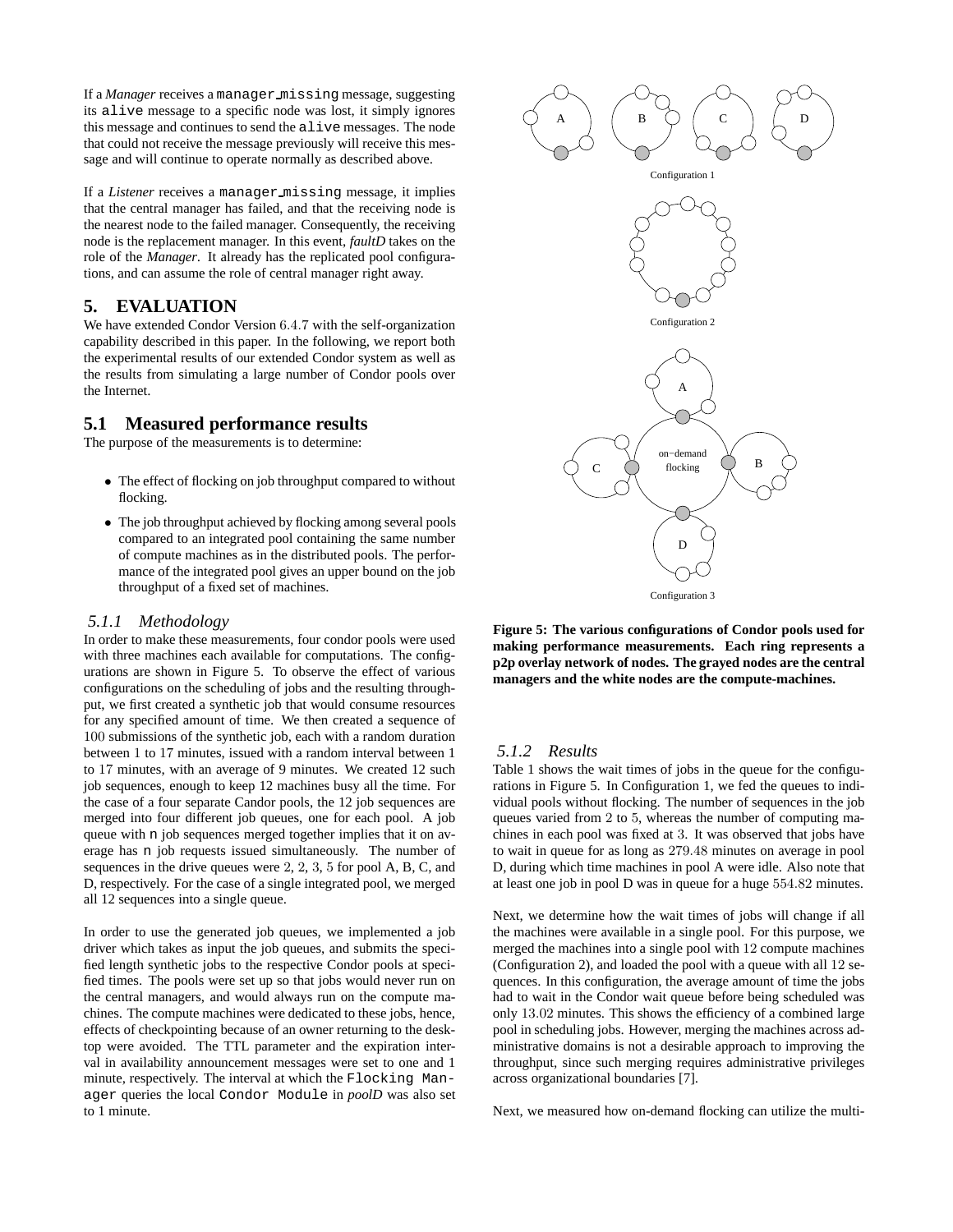| Pool    | No. of sequences | Without flocking (Conf. 1) |      |        |        | With flocking (Conf. 3) |      |       |       |
|---------|------------------|----------------------------|------|--------|--------|-------------------------|------|-------|-------|
|         | in job queue     | mean                       | min  | max    | stdev  | mean                    | min  | max   | stdev |
| A       |                  | 1.01                       | 0.03 | 14.12  | 2.32   | 15.87                   | 0.03 | 73.12 | 18.59 |
| B       |                  | 1.86                       | 0.03 | 18.12  | 3.19   | 16.95                   | 0.03 | 55.70 | 16.99 |
| C       |                  | 19.18                      | 0.03 | 63.08  | 15.86  | 16.55                   | 0.03 | 57.78 | 16.41 |
|         |                  | 279.48                     | 0.05 | 554.82 | 180.15 | 14.20                   | 0.03 | 58.92 | 14.58 |
| Overall | 12               | 121.72                     | 0.03 | 554.82 | 177.23 | 15.52                   | 0.03 | 73.12 | 16.19 |

|                           | No. of sequences<br>in job queue | mean | min | max   | stdev |
|---------------------------|----------------------------------|------|-----|-------|-------|
| Single Pool (Conf. 2)     |                                  |      |     | 34.70 | 10.57 |
| Conf. $3$ (all load at A) |                                  |      |     | 34.90 |       |

Table 1: Wait times for jobs in queue. All numbers are in minutes. One job sequence contains 100 jobs of random length of 1 to 17 **minutes, issued at random intervals between 1 and 17 minutes.**

pool resources with Configuration 3. Here we used the same individual pools of Configuration 1, but ran the p2p flocking software on each central manager to facilitate self-organized flocking. The pools were driven with respective job traces as in Configuration 1. It was observed that compared to 279.48 minutes in Configuration 1, the average wait time for pool D was reduced to 14.20 minutes. In addition, the maximum wait time with flocking is reduced to 10.62% of that without flocking. Pool C has similar performance to that in Configuration 1. The reason for this is that pool C has 3 machines and is driven by a job queue with average issue of 3 jobs at a time. Therefore, pool C does not provide its resources to other pools. The small improvement in average job wait time of pool C is due to the fact that at peak loads, it was able to utilize the machines in other pools. The effect on pool A and pool B is an increase in average queue wait times. This is because pool A and pool B are now sharing resources with heavily loaded pools, such as pool D. At times, Pool A would be idle and jobs from pool D would start running on it. Then if a job is issued at pool A, it may have to wait for the job from pool D to either finish or be suspended and moved. In these experiments, pool A would wait for remote jobs to finish. This is a matter of policy, and the local pool can set up its own preferences. Note, however, that compared to Configuration 1, the overall mean time is reduced by 106.2 minutes, whereas in pools A and B, it is increased by only 14.86 and 15.09 minutes, respectively.

To determine how flocking affects the wait times of jobs when compared to the single integrated pool, we loaded Configuration 3 at one of the pools (A) with the same job queue with 12 sequences as used to load the single pool of Configuration 2. The results show that the wait times in the two scenarios are almost the same. The few seconds difference is due to the fact that in case of flocking, the various Condor managers have to negotiate the available job resources, whereas in single pool, one manager can make the decision.

We further measure the impact of concurrent job loading at multiple pools versus job loading at a single pool on job wait times with flocking (Configuration 3). Table 1 shows that the difference is insignificant. The 2.46 minute difference in the mean times can be explained by the observation that when individual pools are loaded, preference is given to local jobs. Moreover, in individually loaded pools, four jobs may be processed simultaneously (one each by each Condor manager) compared to just a single job processed by the single Condor manager. This potentially lengthens the negotiation process.

In summary, these results show that without requiring resource merging, the self-organizing flocking mechanisms presented in this paper can not only achieve a significant improvement in job throughput over without flocking, they can also achieve a comparable performance to that of a single integrated pool, which is not practical because of issues involved with crossing multiple administrative domains.

#### **5.2 Simulation results**

This section presents results of simulating a large number of distributed Condor pools that implement the proposed p2p-based flocking scheme.

#### *5.2.1 Methodology*

For the purpose of these simulations, a router network was generated by GT-ITM using the transit-stub model [30]. The size of the IP network is 1050 routers, 50 of which are used in transit domains and the rest of the 1000 in stub domains. The routing policy weights generated by the GT-ITM generator are used to calculate the shortest path between any two nodes. The length of this path allows us to determine the physical "closeness" of the two nodes.

We assume that there is one Condor pool in each stub domain, giving us a total of 1000 pools. The Condor central manager in each pool is attached to the domain router by a LAN connection. The sizes of simulated Condor pools are uniformly distributed between 25 and 225 machines. Following the proposed flocking scheme, the 1000 central managers from these simulated pools form a p2p overlay network using Pastry.

As in the case of actual measurements, a synthetic job trace is created to drive the simulations. As before, a single request sequence consists of 100 jobs, issued at random intervals. The delay between any two consecutive job requests follows a uniform distribution between 1 and 17, giving an average delay of 9 time units. The length of each job follows the same uniform distribution between 1 and 17 time units. At each Condor pool, one job queue is created to drive the simulations by merging a random number of such single sequences. The number of single sequences follows a uniform distribution between 25 and 225.

A Condor manager attempts to schedule a job request to the ma-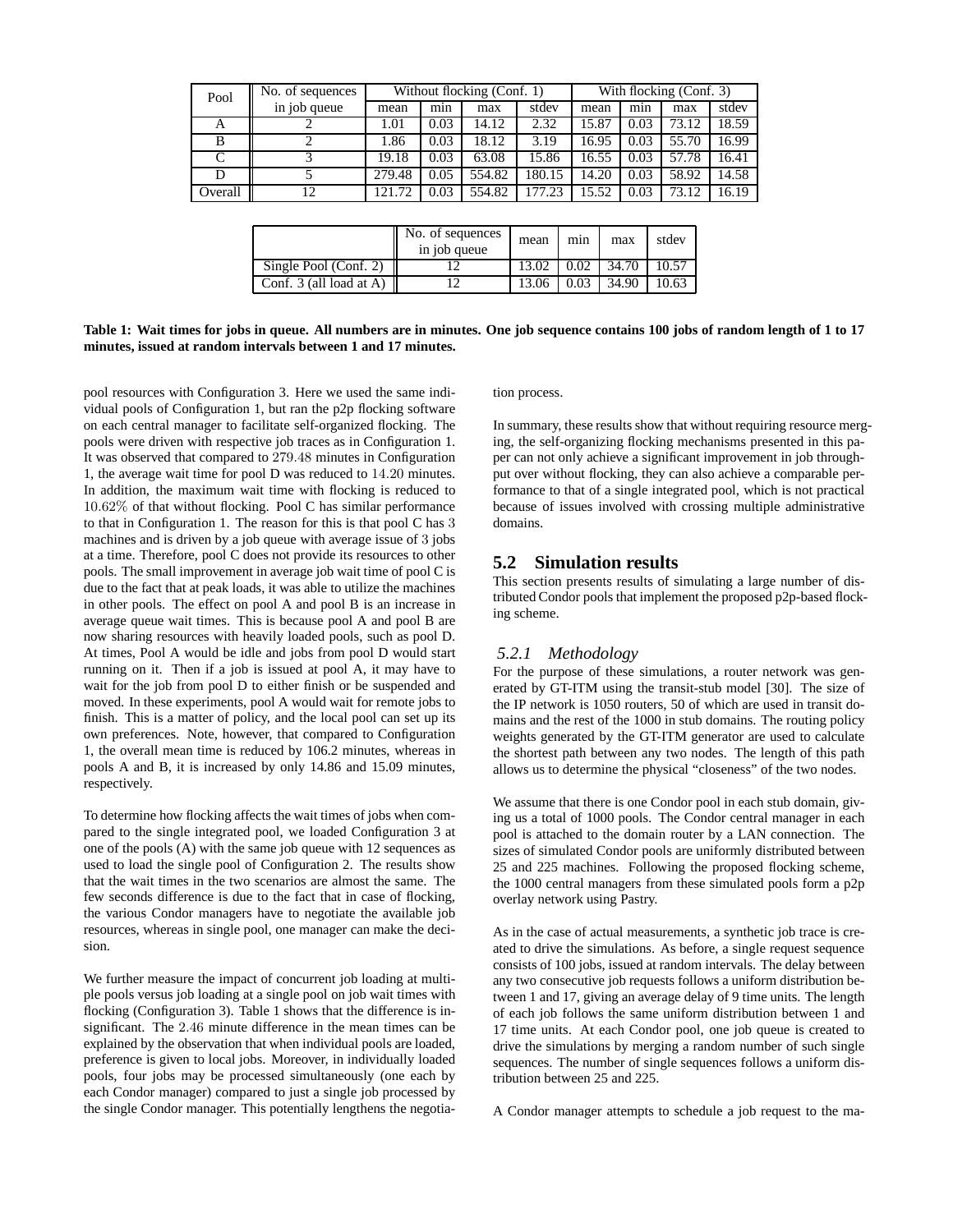

**Figure 6: Cumulative distribution of locality for scheduled jobs when flocking is enabled. The x-axis stands for the ratio between the network distance from the job submission pool to the actual execution pool and the diameter of the underlying IP network. Locality zero means that the jobs are scheduled inside local Condor pools.**

chines in the local pool and invokes the flocking mechanism only if all the local machines are busy. Job requests are queued if they cannot be scheduled immediately and each queue is maintained as a FIFO. The simulations are considered complete when all the job requests have been successfully scheduled and the queue at every central manager is emptied. As in the prototype measurements, the TTL parameter and the expiration interval in availability announcement messages were set to one and 1 time unit, respectively, and the interval at which the Flocking Manager queries the local Condor Module in *poolD* was also set to 1 time unit.

#### *5.2.2 Results*

Three sets of simulation results are presented. First, we measured the effectiveness of locality-aware p2p routing in discovering nearby resources to execute jobs. Figure 6 shows the cumulative distribution of the locality for the jobs scheduled by self-organized flocking. The distance measured by the network routing delay between the pool where the job is submitted and the pool where the job is scheduled to execute, represents the locality of a scheduling. This distance is further normalized by the diameter of the underlying IP network (from the GT-ITM generator). The simulations show that more than 70% jobs are scheduled inside local Condor pools and the rest of the jobs are flocked to pools that are close in terms of network proximity. For instance, over 80% jobs are scheduled to pools that are within 20% of the network diameter, over 95% are scheduled to pools that are within 35% of the network diameter, and no jobs travel more than a distance of 70% of the diameter of the underlying network.

In the second set of results, we measured the effects of flocking on the total completion time for all the jobs. We measured the total time units used to complete executing all the jobs. Figure 7 shows the total time that it takes to complete all the jobs without flocking, observed at each Condor pool. Similarly, Figure 8 shows the total completion time when self-organizing flocking is enabled. As the figures show, flocking can evenly distribute workloads among all the available resources, hence executing jobs at each Condor pool takes about the same amount of time and all the job queues are emptied almost simultaneously. On the other hand, in the absence of flocking, the time required to complete executing jobs at



**Figure 7: Total completion time at each Condor pool without flocking.**



**Figure 8: Total completion time at each Condor pool when flocking is enabled.**

individual Condor pools may vary significantly, and some Condor pools need much more time than others.

In the third set of results, we determine the effects of flocking on the average wait time of a job in the request queue. The wait time in the job queue is the duration between the time unit that a job is submitted and the time unit that the job is dispatched from the queue. Here we measured the average wait time for jobs in all 1000 queues. Figure 9 shows the total time in queue without flocking, and Figure 10 shows the same when self-organized flocking is utilized. The simulation shows that flocking can reduce the average wait time of a job request in the job queue. Without flocking, jobs in heavily loaded pools have to wait in the queue for a long period, while at the same time machines are idle in lightly loaded pools. This wait time is as high as 3500 time units. When flocking is employed, the maximum wait time remains under 500 time units.

### **6. RELATED WORK**

The related work can be divided into two categories: p2p routing facilities, and resource discovery across multiple administrative domains.

Work on p2p mechanisms was initially driven by file sharing programs such as Napster [22], Gnutella [12] and Kazaa [28]. The simple routing protocols of these first generation p2p systems were extended to provide for efficient, scalable and robust routing mech-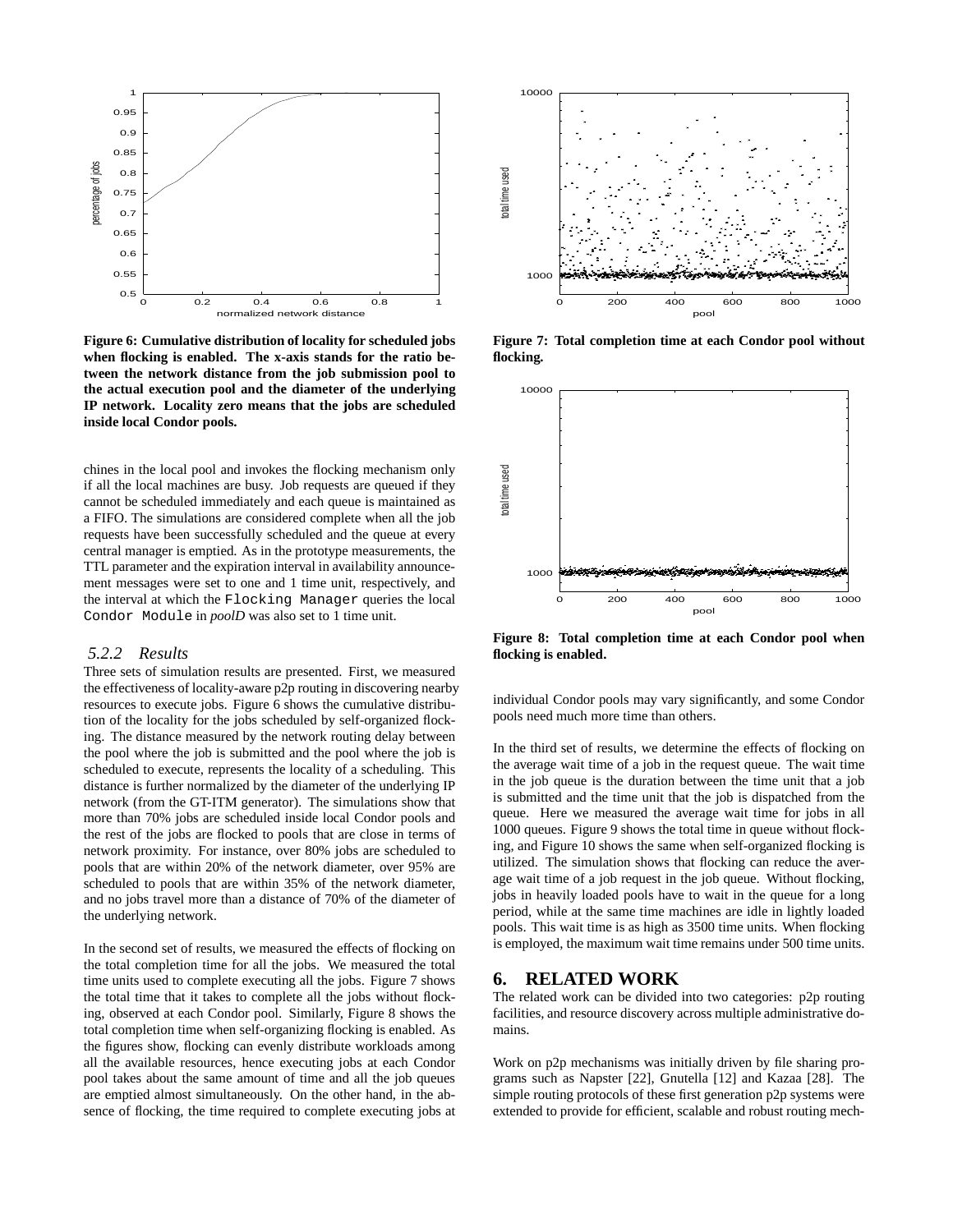

**Figure 9: Average wait time in the job queue at each Condor pool without flocking.**



**Figure 10: Average wait time in the job queue at each Condor pool when flocking is enabled.**

anisms by imposing some form of structure on the overlay network. Examples of structured p2p systems include Pastry [26], CAN [25], Tapestry [32], and Chord [29]. These approaches have many applications ranging from distributed storage facilities [27], scalable group communication systems [4], decentralized p2p web caching [17], as well as enhancing the scalability of multi-hop routing protocols for mobile ad-hoc networks [16]. The focus of this work is to utilize structured p2p systems for resource discovery.

In the area of resource discovery, the approaches adopted in the Grid [11] can be used for sharing resources across administrative domains. Systems such as Globus [9] and PUNCH [18] use a hierarchical system to discover resources, and are centralized in nature. The goal of this work is to develop a simple, robust, and decentralized technique for sharing resources using the p2p technology. It can be extended into the Grid platforms for scalable, distributed resource discovery.

# **7. CONCLUSION**

We have presented a locality-aware p2p approach to remote Condor pool discovery, which yields a self-organizing flock of Condor pools. The static flocking mechanisms that are available in Condor provides a means for sharing resources across pools, but are not suitable in a dynamic and large-scale scenario where different pools have different sharing and utilization preferences. The p2p technology provides a suitable substrate for resource discovery, as it is well suited to a dynamic environment. Moreover, p2p mechanisms are scalable, robust, and fault-tolerant. The locality-aware routing used in the proposed scheme has an added advantage that resources nearby in the physical network are utilized. This translates to saved bandwidth by avoiding data transfer to far away locations, and thus yields a higher job throughput. Measurements of the approach using four Condors pools with a total of 12 computing machines, driven by a synthetic job trace shows that for heavily loaded pools, the self-organizing flocking can reduce the maximum job wait time in the queue by a factor of 10 compared to without flocking. In the future work, we plan to conduct measurements utilizing real job traces, and we anticipate similar results. Simulations using 1000 Condor pools show that locality-aware routing indeed provides bandwidth savings and improve the overall throughput. These results show that p2p technology offers a promising approach to dynamic resource discovery essential to high throughput computing.

#### **Acknowledgment**

We thank Miron Livny and the anonymous reviewers for their helpful comments. This work was supported by an NSF CAREER award (ACI-0238379).

### **8. REFERENCES**

- [1] R. Butler, D. Engert, I. Foster, C. Kesselman, S. Tuecke, J. Volmer, and V. Welch. A National-Scale Authentication Infrastructure. *IEEE Computer*, 33(12):60–66, Dec. 2000.
- [2] A. R. Butt, S. Adabala, N. H. Kapadia, R. J. Figueiredo, and J. A. B. Fortes. Fine-Grain Access Control for Securing Shared Resources in Computational Grids. In *Proc. 16th International Parallel and Distributed Processing Symposium(IPDPS'02)*, Fort Lauderdale, FL, 2002.
- [3] M. Castro, P. Druschel, Y. C. Hu, and A. Rowstron. Exploiting Network Proximity in Peer-to-Peer Overlay Networks. Technical Report MSR-TR-2002-82, Microsoft Research, One Microsoft Way, Redmond, WA, 2002.
- [4] M. Castro, P. Druschel, A.-M. Kermarrec, and A. Rowstron. Scribe: A large-scale and decentralised application-level multicast infrastructure. *IEEE Journal on Selected Areas in Communications (JSAC) (Special issue on Network Support for Multicast Communications)*, 20(8):100–110, Oct. 2002.
- [5] Condor Team. Condor Version 6.4.7 Manual. Technical report, Computer Sciences Department, University of Wisconsin-Madison, Madison, WI, 2003.
- [6] F. Dabek, M. F. Kaashoek, D. Karger, R. Morris, and I. Stoica. Wide-area cooperative storage with CFS. In *Proc. 18th ACM Symposium on Operating System Priniciples (SOSP'01)*, pages 202–215, Chateau Lake Louise, Banff, Canada, 2001.
- [7] D. H. J. Epema, M. Livny, R. van Dantzig, X. Evers, and J. Pruyne. A worldwide flock of Condors: Load sharing among workstation clusters. *Future Generation Computer Systems*, 12(1):53–65, May 1996.
- [8] I. Foster, N. T. Karonis, C. Kesselman, and S. Tuecke. Managing security in high-performance distributed computations. *Cluster Computing: The Journal of Networks, Software Tools and Applications*, 1(1):95–107, 1998.